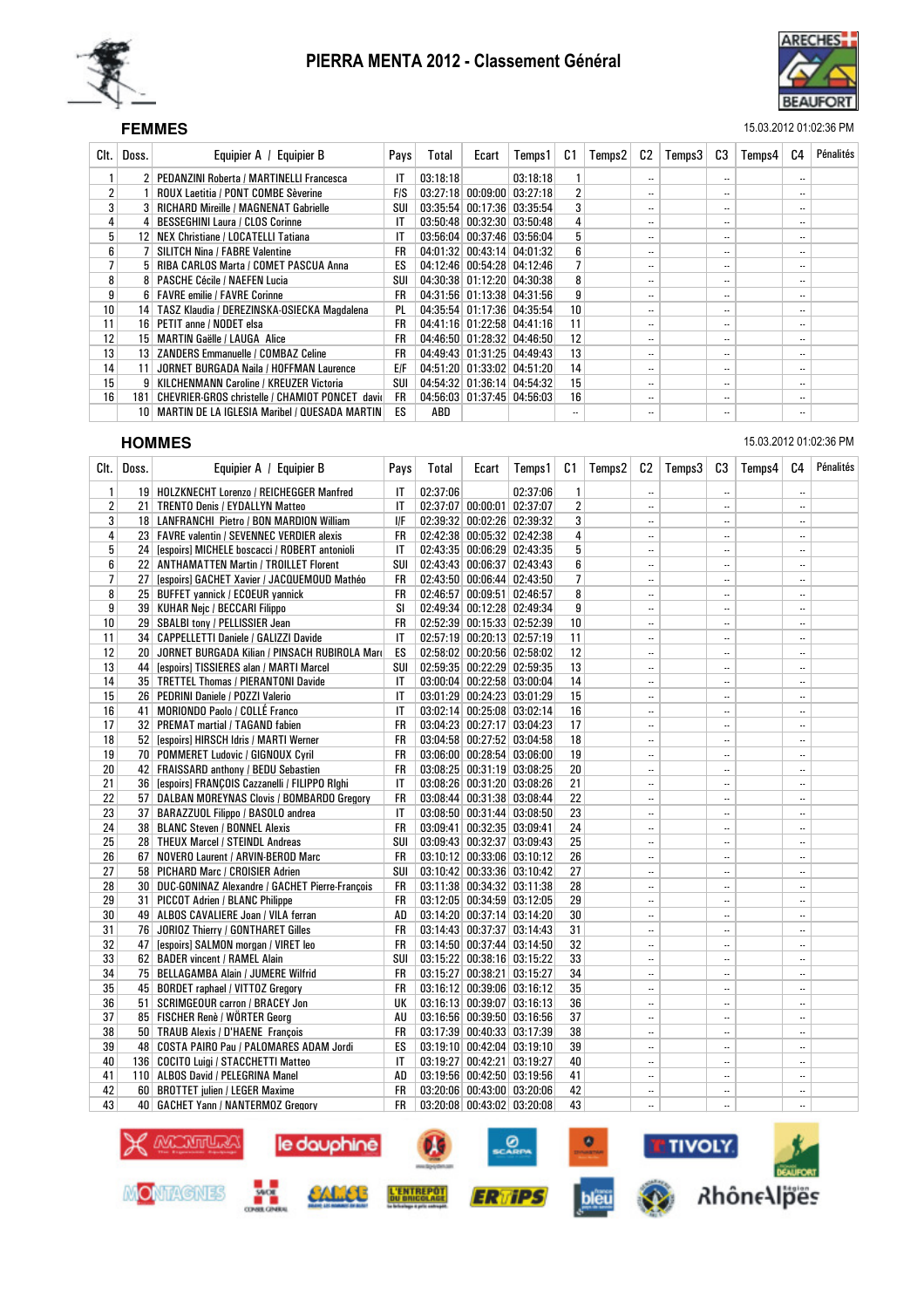## PIERRA MENTA 2012 - Classement Général





| Clt.     | Doss. | Equipier A / Equipier B                                                                            | Pays     | Total | Ecart                                                    | Temps1                                                   | C1       | Temps2 | C <sub>2</sub>        | Temps3 | C3                                   | Temps4 | C4            | Pénalités |
|----------|-------|----------------------------------------------------------------------------------------------------|----------|-------|----------------------------------------------------------|----------------------------------------------------------|----------|--------|-----------------------|--------|--------------------------------------|--------|---------------|-----------|
| 44       |       | 108   BOISIER Adrien / BRUNET Eric                                                                 | FR       |       | 03:20:46 00:43:40 03:20:46                               |                                                          | 44       |        |                       |        |                                      |        | ă.            |           |
| 45       |       | 33 [espoirs] GARDET Cyrille / VERNAZ PIEMONT Sébasti                                               | FR       |       | 03:21:31 00:44:25 03:21:31                               |                                                          | 45       |        |                       |        | $\ddotsc$                            |        |               |           |
| 46       |       | 101   ROUSSET Christophe / FLEURY Bastien                                                          | FR       |       |                                                          | 03:22:15 00:45:09 03:22:15                               | 46       |        | $\ldots$              |        | $\ddotsc$                            |        |               |           |
| 47       |       | 66 MEYNET olivier / MEYNET Fabien                                                                  | FR       |       | 03:22:19 00:45:13 03:22:19                               |                                                          | 47       |        | $\ldots$              |        | $\ddotsc$                            |        |               |           |
| 48       |       | 74   GUARDIA CROS Jaume / PLANA SUBIRANA Pere                                                      | ES       |       | 03:22:44 00:45:38 03:22:44                               |                                                          | 48       |        | $\ldots$              |        | $\ddotsc$                            |        | $\ddotsc$     |           |
| 49       |       | 138 ROSA MARROQUIN Juan Carlos / NAVARRO JIMENE.                                                   | ES       |       |                                                          | 03:22:46 00:45:40 03:22:46                               | 49       |        |                       |        | $\overline{\phantom{a}}$             |        |               |           |
| 50       |       | 194   ILLINI Walter / TRENTIN Walter                                                               | IT       |       | 03:24:24 00:47:18 03:24:24                               |                                                          | 50       |        |                       |        | $\ddotsc$                            |        | $\ddotsc$     |           |
| 51       |       | 56   RODRIGUEZ BODAS Javier / FREIXINET ESPINOSA X                                                 | ES       |       | 03:24:55 00:47:49 03:24:55                               |                                                          | 51       |        |                       |        | $\ddotsc$                            |        |               |           |
| 52       |       | 46   SOLA PASTORET Marc / CARDONA COLL Nil                                                         | ES       |       | 03:25:51 00:48:45 03:25:51                               |                                                          | 52       |        |                       |        | $\ddotsc$                            |        |               |           |
| 53       |       | 159 TAAM Max / GASTON Pete                                                                         | USA      |       | 03:25:58 00:48:52 03:25:58                               |                                                          | 53       |        |                       |        | $\ldots$                             |        | $\ddotsc$     |           |
| 54       |       | 59   GENTET Frédéric / ROGUET Stéphane                                                             | FR       |       | 03:26:34 00:49:28 03:26:34                               |                                                          | 54       |        |                       |        | $\ddotsc$                            |        | $\ddotsc$     |           |
| 55<br>56 |       | 86   PICHOL-THIEVEND fabien / GACHET Arnaud<br>124   LEVASSEUR Olivier / JACCOUD Lionel            | FR<br>FR |       | 03:27:28 00:50:22 03:27:28                               | 03:27:49 00:50:43 03:27:49                               | 55<br>56 |        | $\ddotsc$<br>$\ldots$ |        | $\ddotsc$<br>$\ddotsc$               |        | $\ddotsc$<br> |           |
| 57       |       | 102   PENILLON Sebastien / MOALIC Ronan                                                            | FR       |       | 03:27:57 00:50:51 03:27:57                               |                                                          | 57       |        |                       |        | $\ldots$                             |        | $\ddotsc$     |           |
| 58       |       | 114   BRIGAUD Thomas / TRESIDDER Es                                                                | UК       |       | 03:28:07 00:51:01 03:28:07                               |                                                          | 58       |        |                       |        | $\ddotsc$                            |        | $\ddotsc$     |           |
| 59       |       | 146   ANDREA Peron / MAURO Darioli                                                                 | IT       |       | 03:32:11 00:55:05 03:32:11                               |                                                          | 59       |        |                       |        | $\ddotsc$                            |        |               |           |
| 60       |       | 69 LEONARD marc / MICHEL manuel                                                                    | FR       |       | 03:34:32 00:57:26 03:34:32                               |                                                          | 60       |        |                       |        | $\ddotsc$                            |        |               |           |
| 61       |       | 148 DI TUCCI vittorio / GRENAT Raphael                                                             | FR       |       | 03:34:47 00:57:41 03:34:47                               |                                                          | 61       |        |                       |        | $\overline{\phantom{a}}$ .           |        | $\ddotsc$     |           |
| 62       |       | 83 MONTAGNY Sylvain / ABOULIKAM Yannick                                                            | FR       |       |                                                          | 03:35:43 00:58:37 03:35:43                               | 62       |        | $\ldots$              |        | $\ddotsc$                            |        |               |           |
| 63       |       | 84   TOSI Marco / CORSI Andrea                                                                     | IT       |       | 03:35:57 00:58:51 03:35:57                               |                                                          | 63       |        | $\ldots$              |        | $\ddotsc$                            |        | $\ddotsc$     |           |
| 64       |       | 90 ENGRAND christophe / CART Julien                                                                | FR       |       | $03:36:03$ 00:58:57 03:36:03                             |                                                          | 64       |        |                       |        | $\ldots$                             |        |               |           |
| 65       |       | 88   COMBET Antoine / REY Ludovic                                                                  | FR       |       |                                                          | 03:36:14 00:59:08 03:36:14                               | 65       |        | $\ldots$              |        | $\ddotsc$                            |        |               |           |
| 66       |       | 91 MANEA Silviu / MANEA Rares                                                                      | RO.      |       | 03:36:31 00:59:25 03:36:31                               |                                                          | 66       |        |                       |        | $\ddotsc$                            |        | $\ddotsc$     |           |
| 67       |       | 103 LUCA calimodio / FABIO Cavallo                                                                 | IT       |       | 03:37:02 00:59:56 03:37:02                               |                                                          | 67       |        |                       |        | $\ldots$                             |        |               |           |
| 68       |       | 43 CIVEROLO Claudio / CAPPELLETTI Fabio                                                            | IT       |       | 03:37:10 01:00:04 03:37:10                               |                                                          | 68       |        |                       |        | $\ddotsc$                            |        | $\ddotsc$     |           |
| 69<br>70 |       | 98 GARRETA Gerard Garreta / TERRISSE Dani<br>116 [espoirs] VILA FERRER Gerard / ANDRÉS SABIDO Igna | ES       |       | 03:38:11 01:01:05 03:38:11                               | 03:37:36 01:00:30 03:37:36                               | 69<br>70 |        |                       |        | $\ddotsc$                            |        | <br>$\ddotsc$ |           |
| 71       |       | 77   TOURNEBIZE Julien / POLLET-VILLARD François                                                   | ES<br>FR |       | $03:38:13$ $01:01:07$ $03:38:13$                         |                                                          | 71       |        | <br>                  |        | $\overline{\phantom{a}}$<br>$\ldots$ |        | $\ddotsc$     |           |
| 72       |       | 64 HIVERT francois / COPIN laurent                                                                 | FR       |       | 03:38:52 01:01:46 03:38:52                               |                                                          | 72       |        |                       |        | $\ddotsc$                            |        |               |           |
| 73       |       | 94 MORGAN Jon / BARDSLEY Ben                                                                       | UК       |       | 03:39:31 01:02:25 03:39:31                               |                                                          | 73       |        |                       |        | $\ddotsc$                            |        | $\ddotsc$     |           |
| 74       |       | 153   BALTASSAT yvan / BALTASSAT martin                                                            | FR       |       |                                                          | 03:39:56 01:02:50 03:39:56                               | 74       |        |                       |        | $\ddotsc$                            |        |               |           |
| 75       |       | 65 BUISSON Marc / CHAIX Valery                                                                     | FR       |       | 03:40:48 01:03:42 03:40:48                               |                                                          | 75       |        |                       |        | $\ddotsc$                            |        |               |           |
| 76       |       | 120 BONNETON guillaume / PELTIER fabien                                                            | FR       |       | 03:41:19 01:04:13 03:41:19                               |                                                          | 76       |        |                       |        | $\ddotsc$                            |        |               |           |
| 77       |       | 201 BESSES Florent / GAST Yannick                                                                  | FR       |       | 03:41:35 01:04:29 03:41:13                               |                                                          | 77       |        |                       |        | $\ddotsc$                            |        |               | 00:00:22  |
| 78       |       | 111   MALAISE Florent / VIBERT Jerome                                                              | FR       |       | 03:43:51 01:06:45 03:43:51                               |                                                          | 78       |        |                       |        | $\ddotsc$                            |        |               |           |
| 79       |       | 73   CERAN philippe / CHACORNAC olivier                                                            | FR       |       | 03:45:38 01:08:32 03:45:38                               |                                                          | 79       |        | $\ldots$              |        | $\overline{\phantom{a}}$             |        |               |           |
| 80       |       | 122 OTXOA BIAIN aitor / ALCELAY ORMAZABAL Igor                                                     | ES       |       | 03:45:41 01:08:35 03:45:41                               |                                                          | 80       |        |                       |        | $\ddotsc$                            |        |               |           |
| 81       |       | 127   GRACIA MARTINEZ Santigo / ARGUEDAS IZQUIERDO                                                 | ES       |       | 03:46:50 01:09:44 03:46:50                               |                                                          | 81       |        |                       |        | $\ddotsc$                            |        |               |           |
| 82       |       | 172 ROUSEK Miloslav / VESELY Michal                                                                | СZ       |       |                                                          | 03:46:59 01:09:53 03:46:59                               | 82       |        |                       |        | $\ddotsc$                            |        |               |           |
| 83<br>84 |       | 63   PAUTHIER Vincent / LAUNAY Stéphane                                                            | FR<br>FR |       | 03:48:02 01:10:56 03:48:02<br>03:48:30 01:11:24 03:48:30 |                                                          | 83<br>84 |        | <br>                  |        | $\overline{\phantom{a}}$ .           |        | $\ddotsc$     |           |
| 85       |       | 81 [espoirs] MARGUERON Pascal / MINARY Pierre<br>109   MARIO sterli / PAOLO gregorini              | IT       |       | 03:48:51 01:11:45 03:48:51                               |                                                          | 85       |        |                       |        | $\ddotsc$<br>$\ddotsc$               |        | <br>$\ddotsc$ |           |
| 86       |       | 171   TAMANINI marc / CHAVANNE Joris                                                               | FR       |       | 03:49:28 01:12:22 03:49:28                               |                                                          | 86       |        |                       |        | $\ddotsc$                            |        |               |           |
| 87       |       | 61 [espoirs] LORET Jérémy / VUATTOUX Sylvain                                                       | FR       |       | 03:49:42 01:12:36 03:49:42                               |                                                          | 87       |        |                       |        | $\ddotsc$                            |        | $\ddotsc$     |           |
| 88       |       | 96 JUANJO goikoetxea / JAVIER tirapu                                                               | ES       |       | 03:49:45 01:12:39 03:49:45                               |                                                          | 88       |        |                       |        | $\ddotsc$                            |        | $\ddotsc$     |           |
| 89       |       | 133   FEIGE jerome / DUNAND Benjamin.                                                              | FR       |       |                                                          | 03:49:48 01:12:42 03:49:48                               | 89       |        |                       |        | $\ddotsc$                            |        |               |           |
| 90       |       | 132 ROCHE Sylvestre / ROUQUAIROL Jonathan                                                          | FR       |       |                                                          | 03:49:50 01:12:44 03:49:50                               | 90       |        |                       |        | $\ddotsc$                            |        | $\ddotsc$     |           |
| 91       |       | 145   FILLIEZ Nicolas / RIETHMANN Nicolas                                                          | SUI      |       |                                                          | 03:49:51 01:12:45 03:49:51                               | 91       |        |                       |        | $\ddotsc$                            |        |               |           |
| 92       |       | 182 CAVAGNA Romain / BONNIER Aymeric                                                               | FR       |       |                                                          | 03:50:02 01:12:56 03:50:02                               | 92       |        |                       |        | $\ddotsc$                            |        |               |           |
| 93       |       | 119 BUSCH Nicolas / ZIJP David                                                                     | FR       |       |                                                          | 03:50:46 01:13:40 03:50:46                               | 93       |        | $\ddotsc$             |        | $\ddotsc$                            |        |               |           |
| 94       |       | 128 CLAVIEN Guillaume / MOIX Marc                                                                  | SUI      |       |                                                          | 03:52:42 01:15:36 03:52:42                               | 94       |        |                       |        | $\ddotsc$                            |        |               |           |
| 95       |       | 141   HENAFF Vincent / LAMARQUE D'ARROUZAT Christian                                               | FR       |       |                                                          | 03:52:48 01:15:42 03:52:48                               | 95       |        |                       |        | $\ddotsc$                            |        |               |           |
| 96       |       | 162 LAROSE Eric / BORDIN Matthieu                                                                  | FR       |       |                                                          | 03:52:57 01:15:51 03:52:57<br>03:54:26 01:17:20 03:54:26 | 96       |        |                       |        | $\overline{\phantom{a}}$             |        | $\ddotsc$     |           |
| 97<br>98 |       | 55 PALACIO SANZ Jorge / SALA TUBERT David<br>203   GOUY Rudy / BULLE Olivier                       | ES<br>FR |       |                                                          | 03:54:34 01:17:28 03:54:34                               | 97<br>98 |        | $\ldots$<br>$\ddotsc$ |        | $\ddotsc$<br>$\ddotsc$               |        | <br>          |           |
| 99       |       | 82 BOURDILLOUD Christophe / BUCHS Eric                                                             | SUI      |       |                                                          | 03:54:39 01:17:33 03:54:39                               | 99       |        |                       |        | $\ddotsc$                            |        |               |           |
| 100      |       | 99 RANDIN Michael / KNOEPFLI Damien                                                                | SUI      |       |                                                          | $03:55:15$ 01:18:09 03:55:15                             | 100      |        |                       |        | $\ddotsc$                            |        |               |           |
| 101      |       | 161 ACS gregory / PERRET benjamin                                                                  | FR       |       |                                                          | 03:56:24 01:19:18 03:56:24                               | 101      |        |                       |        | $\ddotsc$                            |        |               |           |
| 102      |       | 137   MERCIER Bertrand / DUC Christophe                                                            | FR       |       |                                                          | 03:57:04 01:19:58 03:57:04                               | 102      |        | $\ddotsc$             |        | $\ddotsc$                            |        |               |           |
| 103      |       | 123 CONSTANT Frederic / PELONG Bruno                                                               | FR       |       |                                                          | 03:57:55 01:20:49 03:57:55                               | 103      |        | $\ldots$              |        | $\ddotsc$                            |        |               |           |
| 104      |       | 79 DUCRET Sylvain / SACHE Florian                                                                  | FR       |       |                                                          | 03:58:22 01:21:16 03:58:22                               | 104      |        | $\ldots$              |        | $\overline{\phantom{a}}$             |        |               |           |
| 105      |       | 169   LOCATELLI Eric / RIGAUD Daniel                                                               | FR       |       |                                                          | 03:58:30 01:21:24 03:58:30                               | 105      |        | $\ldots$              |        | $\ddotsc$                            |        | $\ddotsc$     |           |
| 106      |       | 113 BOLIS Florent / GABIOUD Bernard                                                                | SUI      |       |                                                          | $03:58:57$ 01:21:51 03:58:57                             | 106      |        | $\ddotsc$             |        | $\ddotsc$                            |        |               |           |
| 107      |       | 184 BERDOZ Clément / ROSSIER Alain                                                                 | SUI I    |       |                                                          | 04:00:20 01:23:14 04:00:20                               | 107      |        |                       |        | $\ldots$                             |        |               |           |
| 108      |       | 187 BUGNA Marino / MAESTRI Giosue                                                                  | IT       |       |                                                          | 04:00:24 01:23:18 04:00:24                               | 108      |        | $\ddotsc$             |        | $\ddotsc$                            |        |               |           |
| 109      |       | 140   BALDUCHELLI Yan / GABIOUD Jules henri                                                        | SUI      |       |                                                          | 04:01:00 01:23:54 04:01:00                               | 109      |        | $\ddotsc$             |        | $\ddotsc$                            |        |               |           |

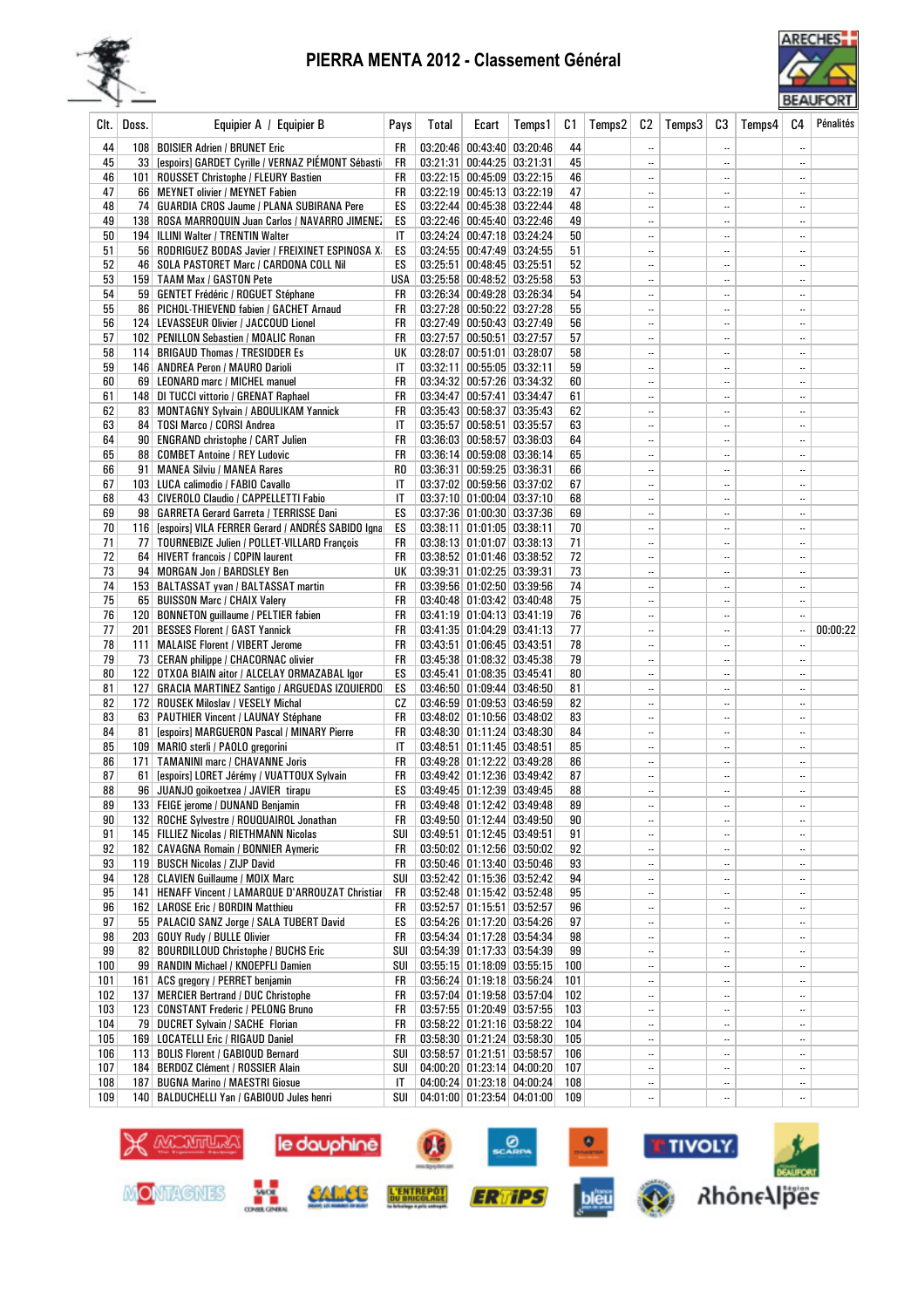## PIERRA MENTA 2012 - Classement Général





| CIt.       | Doss. | Equipier A / Equipier B                                                            | Pays      | Total | Ecart                                                    | Temps1 | C1         | Temps2 | C <sub>2</sub>         | Temps3 | C3            | Temps4 | C4                         | Pénalités |
|------------|-------|------------------------------------------------------------------------------------|-----------|-------|----------------------------------------------------------|--------|------------|--------|------------------------|--------|---------------|--------|----------------------------|-----------|
| 109        |       | 150   WERY Laurent / FISCHER Arnaud                                                | FR        |       | 04:01:00 01:23:54 04:01:00                               |        | 109        |        |                        |        | $\ddotsc$     |        | $\ddot{\phantom{a}}$       |           |
| 111        |       | 121   VALLIER Sebastien / COUSIN Stephane                                          | FR        |       | 04:02:01 01:24:55 04:02:01                               |        | 111        |        | $\ddotsc$              |        |               |        | $\ddotsc$                  |           |
| 112        |       | 178 ODLEVAK Tomas / BRNCAL Pavel                                                   | SΚ        |       | 04:02:13 01:25:07 04:02:13                               |        | 112        |        | $\ddotsc$              |        | $\ddotsc$     |        | $\overline{\phantom{a}}$ . |           |
| 113        |       | 118   GALDOS Gorka / KUNZE Marc                                                    | SUI       |       | 04:02:50 01:25:44 04:02:50                               |        | 113        |        | $\ddotsc$              |        |               |        |                            |           |
| 114        |       | 80 VOEFFRAY Julien / VASSALLI Jean-Yves                                            | SUI       |       | 04:04:10 01:27:04 04:04:10                               |        | 114        |        | $\ddotsc$              |        |               |        | $\ldots$                   |           |
| 115        |       | 147   PROVILLE romain / COTTARD francois                                           | FR        |       | 04:04:17 01:27:11 04:04:17                               |        | 115        |        | $\ddotsc$              |        |               |        | $\overline{\phantom{a}}$ . |           |
| 116        |       | 143   MULLER André / FLORIN Jürg                                                   | SUI       |       | 04:05:15 01:28:09 04:05:15                               |        | 116        |        | $\ddotsc$              |        |               |        | $\ddotsc$                  |           |
| 117        |       | 199 RODRIGUEZ Antoine / RODRIGUEZ Jean                                             | FR        |       | 04:06:21 01:29:15 04:06:21                               |        | 117        |        | $\ddotsc$              |        | $\ddotsc$     |        | $\ddotsc$                  |           |
| 118        |       | 106   KREBS Thomas / GEHANT Eric                                                   | FR        |       | 04:06:24 01:29:18 04:06:24                               |        | 118        |        | $\ddotsc$              |        |               |        | $\ddotsc$                  |           |
| 119        |       | 95   MARGUERON Lionel / TOSI Christophe                                            | FR        |       | 04:06:52 01:29:46 04:06:52                               |        | 119        |        | $\ddotsc$              |        |               |        | $\ddotsc$                  |           |
| 120        |       | 175 GENDRE Steve / PERREARD Xavier                                                 | FR        |       | 04:06:55 01:29:49 04:06:55                               |        | 120        |        | $\ddotsc$              |        |               |        | $\ddotsc$                  |           |
| 121        |       | 170 ZIJP Jeroen / LATOUILLE Olivier                                                | FR        |       | 04:07:13 01:30:07 04:07:13                               |        | 121        |        | $\ddotsc$              |        |               |        | $\ddotsc$                  |           |
| 122        |       | 202   JEANMONNOT Philippe / COURVOISIER Stephane                                   | FR        |       | 04:07:16 01:30:10 04:07:16                               |        | 122        |        | $\ddotsc$              |        | $\ddotsc$     |        | $\ddotsc$                  |           |
| 123        |       | 176   LILLE frederic / ROUDIERE matthieu                                           | FR        |       | 04:07:21 01:30:15 04:07:21                               |        | 123        |        | $\ddotsc$              |        |               |        | $\ldots$                   |           |
| 124        |       | 144   BERNARD Guillaume / PAOLI Jean-Christophe                                    | FR        |       | 04:07:53 01:30:47 04:07:53                               |        | 124        |        | $\ddotsc$              |        | $\ddotsc$     |        |                            |           |
| 125        |       | 93   SERRAL SOLER Père / ARILLA Axel                                               | ES        |       | 04:08:30 01:31:24 04:08:30                               |        | 125        |        | $\ddotsc$              |        |               |        | $\ddotsc$                  |           |
| 126        |       | 155 JORDI CERRO Amores / LLUIS SOLDEVILA Sola                                      | AD        |       | 04:09:59 01:32:53 04:09:59                               |        | 126        |        | $\ddotsc$              |        | $\ddotsc$     |        | $\ddotsc$                  |           |
| 127        |       | 167   FAVRE Sébastien / SCHUWEY Philippe                                           | SUI       |       | 04:10:38 01:33:32 04:10:38                               |        | 127        |        | $\ddotsc$              |        |               |        | $\ddotsc$                  |           |
| 128        |       | 126   POCHAT joseph / LEBEAU Vincent                                               | FR        |       | 04:12:54 01:35:48 04:12:54                               |        | 128        |        | $\ddotsc$              |        |               |        | $\ddotsc$                  |           |
| 129        |       | 165   GIRODON nicolas / HUMBERTCLAUDE julien                                       | FR        |       | 04:13:47 01:36:41 04:13:47                               |        | 129        |        | $\ddotsc$              |        |               |        | $\ddotsc$                  |           |
| 130        |       | 53   DEFLORIAN Claudio / DELLAGIACOMA Andrea                                       | ΙT        |       | 04:14:36 01:37:30 04:14:36<br>04:15:32 01:38:26 04:15:32 |        | 130        |        | $\ddotsc$              |        | $\ddotsc$     |        | $\ddotsc$                  |           |
| 131<br>132 |       | 156 JOUX Christian / CUNEAZ Laurent<br>183   GIACOMO Gotta / PIERCARLO Paglia      | IT<br>IT  |       |                                                          |        | 131<br>132 |        | $\ddotsc$<br>$\ddotsc$ |        | <br>$\ddotsc$ |        | $\ddotsc$<br>$\ddotsc$     |           |
| 133        |       |                                                                                    |           |       | 04:15:51 01:38:45 04:15:51<br>04:16:58 01:39:52 04:16:58 |        | 133        |        | $\ddotsc$              |        |               |        | $\ddotsc$                  |           |
| 134        |       | 149 HILDBRAND Benno / ARNOLD Norbert<br>117 FARRIOL Ricard / VALLADARES Jonathan   | SUI<br>ES |       | 04:17:04 01:39:58 04:17:04                               |        | 134        |        | $\ddotsc$              |        |               |        | $\ddotsc$                  |           |
| 135        |       | 135   BARDET Thierry / CUNAT Pierre                                                | FR        |       | 04:17:37 01:40:31 04:17:37                               |        | 135        |        | $\ddotsc$              |        |               |        | $\ddotsc$                  |           |
| 136        |       | 72 MUGNIER POLLET Christophe / LUSSIANA Jean-Chris                                 | FR        |       | 04:17:55 01:40:49 04:17:55                               |        | 136        |        | $\ddotsc$              |        |               |        | $\ddotsc$                  |           |
| 137        |       | 97 DREXEL Klaus / NEUPER Andreas                                                   | AU        |       | 04:18:21 01:41:15 04:18:21                               |        | 137        |        | $\ddotsc$              |        |               |        | $\ldots$                   |           |
| 138        |       | 193   SALVI Philippe / MOLLI Didier                                                | FR        |       | 04:18:27 01:41:21 04:18:27                               |        | 138        |        | $\ddotsc$              |        |               |        | $\ddotsc$                  |           |
| 139        |       | 180   ROOS Fabrice / MAYER Olivier                                                 | FR        |       | 04:19:51 01:42:45 04:19:51                               |        | 139        |        | $\ddotsc$              |        | $\ddotsc$     |        | $\ddotsc$                  |           |
| 140        |       | 142   LEHMES Lionel / CRASEZ Jean-Michel                                           | FR        |       | 04:19:54 01:42:48 04:19:54                               |        | 140        |        | $\ddotsc$              |        | $\ddotsc$     |        | $\ddotsc$                  |           |
| 141        |       | 164   MOUGIN Stephane / CHRISTIN Jean-Luc                                          | FR        |       | 04:21:13 01:44:07 04:21:13                               |        | 141        |        | $\ddotsc$              |        |               |        | $\ddotsc$                  |           |
| 142        |       | 179 MOREL Antony / MERRANT Jean-Yves                                               | FR        |       | 04:21:45 01:44:39 04:21:45                               |        | 142        |        | $\ddotsc$              |        | $\ddotsc$     |        | $\ddotsc$                  |           |
| 143        |       | 185   FRUTAZ Luca / BESENVAL Corrado                                               | IT        |       | 04:22:29 01:45:23 04:22:29                               |        | 143        |        | $\ddotsc$              |        |               |        |                            |           |
| 144        |       | 160   WILLAY Philippe / ETIENNE Jean-François                                      | FR        |       | 04:22:37 01:45:31 04:22:37                               |        | 144        |        | $\ddotsc$              |        |               |        | $\ldots$                   |           |
| 145        |       | 131   GUILHAUME Nicolas / SÉCHAUD Joel                                             | SUI       |       | 04:23:59 01:46:53 04:23:59                               |        | 145        |        | $\ddotsc$              |        |               |        | $\ddotsc$                  |           |
| 146        |       | 158 CECCATO Dino / GUASINA Giorgio                                                 | IT        |       | 04:24:06 01:47:00 04:24:06                               |        | 146        |        | $\ddotsc$              |        |               |        | $\ddotsc$                  |           |
| 147        |       | 173 FERRARIS giovanni / GARDINI guido                                              | IT        |       | 04:24:16 01:47:10 04:24:16                               |        | 147        |        | $\ddotsc$              |        |               |        | $\ddotsc$                  |           |
| 148        |       | 78 COLLE' Andrea / STEVENIN Paolo                                                  | IT        |       | 04:25:39 01:48:33 04:25:39                               |        | 148        |        | $\ddotsc$              |        |               |        | $\overline{\phantom{a}}$ . |           |
| 149        |       | 174 CRETTEX René / BUTHEY Stéphane                                                 | SUI       |       | 04:26:03 01:48:57 04:26:03                               |        | 149        |        | $\ddotsc$              |        |               |        | $\ddotsc$                  |           |
| 150        |       | 168 DE PODESTA' Davide / FEDERICO Compassi                                         | IT        |       | 04:27:53 01:50:47 04:27:53                               |        | 150        |        | $\ddotsc$              |        |               |        | $\ddotsc$                  |           |
| 151        |       | 151   GONZALEZ Eduardo / LOPEZ PANDO Jose Maria                                    | ES        |       | 04:30:41 01:53:35 04:30:41                               |        | 151        |        | $\ddotsc$              |        |               |        | $\ldots$                   |           |
| 152        |       | 186   TALOUD Jean-François / KAIRE Christophe                                      | FR        |       | 04:32:12 01:55:06 04:32:12                               |        | 152        |        | $\ddotsc$              |        |               |        | $\ddotsc$                  |           |
| 153        |       | 154   MARASEK Andrzej / WIERCIOCH Grzegorz                                         | PL        |       | 04:32:15 01:55:09 04:32:15                               |        | 153        |        | $\ddotsc$              |        |               |        | $\ddotsc$                  |           |
| 154        |       | 139 KILARSKI Marek / OROWSKI Zbigniew                                              | PL        |       | 04:32:50 01:55:44 04:32:50                               |        | 154        |        | $\ddotsc$              |        | $\ddotsc$     |        | $\ddotsc$                  |           |
| 155        |       | 54 MURADA Ivano / MORASCHINELLI Mirco                                              | IT        |       | 04:35:31 01:58:25 04:35:31                               |        | 155        |        | $\ddotsc$              |        |               |        | $\ddotsc$                  |           |
| 156        |       | 166   GIANNINA Stephane / BOROT Gilbert                                            | FR        |       | 04:36:10 01:59:04 04:36:10                               |        | 156        |        | $\ddotsc$              |        |               |        | $\overline{\phantom{a}}$   |           |
| 157        |       | 134   HOCHMANN Marc / TURILLOT Eloi                                                | FR        |       | 04:36:21 01:59:15 04:36:21                               |        | 157        |        | $\ddotsc$              |        |               |        | $\ddotsc$                  |           |
| 158        |       | 92 [espoirs] RIVA Marco Pietro / RAIMONDO Luca                                     | IT        |       | 04:38:42 02:01:36 04:38:42                               |        | 158        |        | $\ddotsc$              |        |               |        | $\ddotsc$                  |           |
| 159        |       | 125   LANEZ Raphael / TEMPLIER Sylvain                                             | FR        |       | 04:40:41 02:03:35 04:40:41                               |        | 159        |        |                        |        |               |        | $\ddotsc$                  |           |
| 160        |       | 152 LLOBERA Josep / LLOVICH JOSEP<br>192 PELLOUX Eric / ALLEMAND Jean-Paul         | ES        |       | 04:41:08 02:04:02 04:41:08                               |        | 160        |        |                        |        |               |        | $\ddotsc$                  |           |
| 161<br>162 |       |                                                                                    | FR        |       | 04:41:46 02:04:40 04:41:32<br>04:42:06 02:05:00 04:42:06 |        | 161<br>162 |        |                        |        |               |        | $\ddotsc$<br>$\ddotsc$     | 00:00:14  |
| 163        |       | 198   SARTOGO Monica / ZANOTELLI Tommy<br>191   ETIENNE Fabrice / GERLACHE Mathieu | IT<br>ВE  |       | 04:42:08 02:05:02 04:42:08                               |        | 163        |        | $\ddotsc$<br>$\ddotsc$ |        |               |        | $\ddotsc$                  |           |
| 164        |       | 200 BALBIS Sonia / SCLAVO Daniele                                                  | IT        |       | 04:42:13 02:05:07 04:42:13                               |        | 164        |        | $\ddotsc$              |        | <br>          |        | $\ddotsc$                  |           |
| 165        |       | 100   VENDRELL Joan Maria / GOMEZ Rafa                                             | ES        |       | 04:42:18 02:05:12 04:42:18                               |        | 165        |        | $\ddotsc$              |        |               |        | $\ddotsc$                  |           |
| 166        |       | 197   GLAIRON MONDET Michel / SAINTOT Dominique                                    | FR        |       | 04:43:08 02:06:02 04:43:08                               |        | 166        |        |                        |        |               |        | $\ddotsc$                  |           |
| 167        |       | 157 BATUT Benjamin / DESRUES Guillaume                                             | FR        |       | 04:43:12 02:06:06 04:43:12                               |        | 167        |        | $\ddotsc$              |        |               |        | $\ddotsc$                  |           |
| 168        |       | 204   PEIZERAT Gwendal / CAMANDONA Marco                                           | FR        |       | 04:46:24 02:09:18 04:46:24                               |        | 168        |        |                        |        |               |        | $\overline{\phantom{a}}$ . |           |
| 169        |       | 129 MOTTIER Julie / MOTTIER Serge                                                  | FR        |       | 04:46:46 02:09:40 04:46:46                               |        | 169        |        | $\ddotsc$              |        |               |        | $\ddotsc$                  |           |
| 170        |       | 115 VULLIEZ Alain / REY Stéphane                                                   | FR        |       | 04:47:49 02:10:43 04:47:49                               |        | 170        |        | $\ddotsc$              |        |               |        | $\ddotsc$                  |           |
| 171        |       | 68 PUSSET Emmanuel / SALOMON Lionel                                                | FR        |       | 04:47:59 02:10:53 04:47:59                               |        | 171        |        | $\ddotsc$              |        |               |        | $\ddotsc$                  |           |
| 172        |       | 189 MARCO Gaida / MARCO Miglietta                                                  | IT        |       | 04:51:06 02:14:00 04:51:06                               |        | 172        |        | $\ddotsc$              |        |               |        | $\ddotsc$                  |           |
| 173        |       | 107   BALET VILASECA Manel / SALAMO COMA Miquel                                    | ES        |       | 04:56:37 02:19:31 04:56:11                               |        | 173        |        |                        |        |               |        | $\ddotsc$                  | 00:00:26  |
| 174        |       | 196   CALLAGHAN Leanne / WALLIS Nicholas                                           | UК        |       | 04:56:51 02:19:45 04:56:51                               |        | 174        |        |                        |        |               |        | $\ddotsc$                  |           |
| 175        |       | 188 COLLE' Massimo / BLOTTO Claudio                                                | IT        |       | 05:00:05 02:22:59 05:00:05                               |        | 175        |        |                        |        |               |        | $\ddotsc$                  |           |